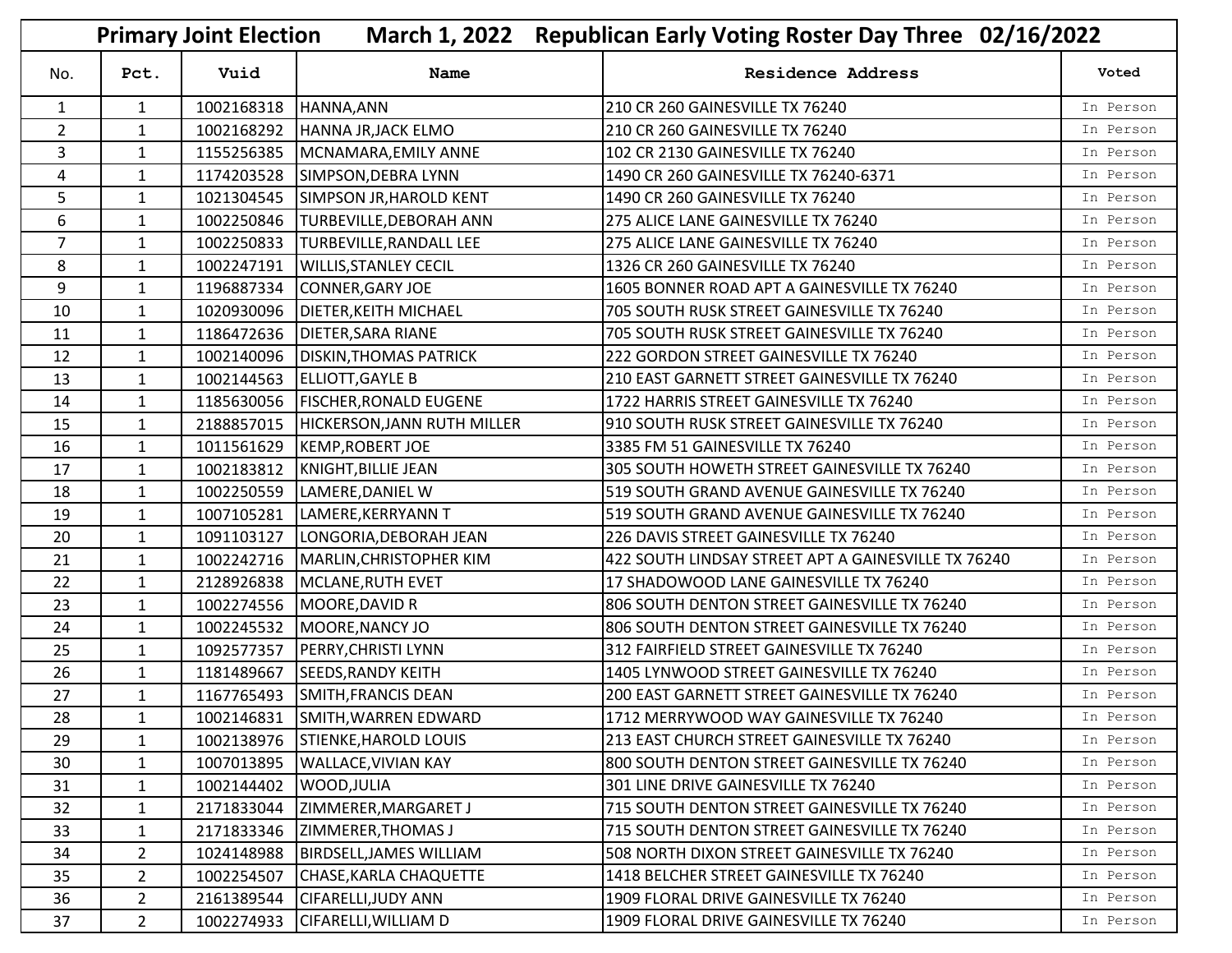| 38 | $\overline{2}$ |            | 1002137645  LEFTWICH, JOHNNY WAYNE | 105 EAST CALIFORNIA STREET APT C GAINESVILLE TX 76240 | In Person |
|----|----------------|------------|------------------------------------|-------------------------------------------------------|-----------|
| 39 | $\overline{2}$ |            | 1002143112  LEFTWICH, MARY LOU     | 105 EAST CALIFORNIA STREET APT C GAINESVILLE TX 76240 | In Person |
| 40 | $\overline{2}$ | 2127097994 | SMITH, CURTIS RAY                  | 224 BLANTON STREET GAINESVILLE TX 76240               | In Person |
| 41 | 3              | 1002219709 | HUDSON, JO ANN                     | 596 CR 339 GAINESVILLE TX 76240                       | In Person |
| 42 | 3              | 1002219732 | HUDSON, LAREN RAY                  | 596 CR 339 GAINESVILLE TX 76240                       | In Person |
| 43 | 3              |            | 1002219443  KREBS, BARBARA JEAN    | 299 CR 352 GAINESVILLE TX 76240                       | In Person |
| 44 | 3              | 1002273770 | KREBS, KENNETH JAMES               | 299 CR 352 GAINESVILLE TX 76240                       | In Person |
| 45 | 3              | 1002219628 | SCHAD, THOMAS JOSEPH               | 2961 FM 1630 GAINESVILLE TX 76240                     | In Person |
| 46 | 3              | 1192506368 | STRINGFELLOW, JOSHUA LEE           | 123 CR 3633 GAINESVILLE TX 76240                      | In Person |
| 47 | 4              | 1092036037 | <b>BURT, KRISTIN</b>               | 171 CR 154 GAINESVILLE TX 76240                       | In Person |
| 48 | 4              |            | 1089218133  BURT, MATTHEW ZACHARY  | 171 CR 154 GAINESVILLE TX 76240                       | In Person |
| 49 | 4              | 1002239722 | <b>CULLUM, WALTER DEE</b>          | 912 MESQUITE STREET GAINESVILLE TX 76240              | In Person |
| 50 | 4              | 1023710905 | HATCHER, JIMMY LEE                 | 2303 MESQUITE CIRCLE GAINESVILLE TX 76240             | In Person |
| 51 | 4              | 1002162134 | HUDSPETH, BILLY DALE               | 1339 CR 134 GAINESVILLE TX 76240                      | In Person |
| 52 | 4              | 1002267006 | KYLE, DAVID GLENN                  | 4262 FM 371 GAINESVILLE TX 76240                      | In Person |
| 53 | 4              | 1002189396 | LEFEVER, MILDRED DARLENE           | 910 MESQUITE STREET GAINESVILLE TX 76240              | In Person |
| 54 | 4              | 1002158906 | MATTHEWS, WILLIE J                 | 287 CR 193 GAINESVILLE TX 76240                       | In Person |
| 55 | 4              | 1002156570 | <b>REITER, CHUCK DOUGLAS</b>       | 1451 CR 133 GAINESVILLE TX 76240                      | In Person |
| 56 | 4              | 1150082477 | SMITH, STEVEN DEWAYNE              | 943 CR 134 GAINESVILLE TX 76240                       | In Person |
| 57 | 4              | 1002236861 | <b>COMER, NORA KAY</b>             | 2030 WHEELER CREEK DRIVE GAINESVILLE TX 76240         | In Person |
| 58 | 4              | 1002245328 | CROSS, LINDA                       | 401 HOLLY LANE GAINESVILLE TX 76240                   | In Person |
| 59 | 4              | 1002246790 | CYPERT, CHRISTOPHER F              | 1005 ROSEDALE DRIVE GAINESVILLE TX 76240              | In Person |
| 60 | 4              | 1002246579 | HAAYEN, RICHARD JAN                | 2017 EAST BROADWAY STREET GAINESVILLE TX 76240        | In Person |
| 61 | 4              | 2144604683 | MENA, ANDRON                       | 3009 EAST HWY 82 GAINESVILLE TX 76240                 | In Person |
| 62 | 4              | 2139952248 | MULLINS, JERI NELL                 | 2026 WHEELER CREEK DRIVE GAINESVILLE TX 76240         | In Person |
| 63 | 4              | 1002244874 | PARTAIN, DONNA                     | 1806 EAST BROADWAY STREET GAINESVILLE TX 76240        | In Person |
| 64 | 4              | 1002244861 | <b>PARTAIN, LARRY JAMES</b>        | 1806 EAST BROADWAY STREET GAINESVILLE TX 76240        | In Person |
| 65 | 4              | 1002242342 | RICHARDS, KAREN ELAINE             | 708 ASPEN RD GAINESVILLE TX 76240                     | In Person |
| 66 | 4              | 1002203012 | SHUFELT, HELEN ANNETTA             | 915 EAST HWY 82 APT 122 GAINESVILLE TX 76240          | In Person |
| 67 | 4              | 1190980344 | <b>WATERS, PHILIP RICHARD</b>      | 512 ASPEN RD GAINESVILLE TX 76240                     | In Person |
| 68 | 4              |            | 1089271677   WATERS, TERESA DODD   | 512 ASPEN RD GAINESVILLE TX 76240                     | In Person |
| 69 | 4              | 1002239250 | <b>WILSON, BONNIE SUE</b>          | 2010 REDBUD ROAD GAINESVILLE TX 76240                 | In Person |
| 70 | 4              | 1002239232 | <b>WILSON, JAMES EARL</b>          | 2010 REDBUD ROAD GAINESVILLE TX 76240                 | In Person |
| 71 | 4              | 1012284785 | WOODMANSEE, SARA JANAY             | 802 GLADNEY STREET GAINESVILLE TX 76240               | In Person |
| 72 | 6              | 1002184700 | <b>BAILEY, STEVEN LAVERN</b>       | 860 CR 189 GAINESVILLE TX 76240                       | In Person |
| 73 | 6              | 1164560559 | BALDWIN, COLT DALTON               | 2060 CR 128 GAINESVILLE TX 76240                      | In Person |
| 74 | 6              | 1192023539 | HUNTER, EARNEST MACK               | 3479 CR 140 WHITESBORO TX 76273                       | In Person |
| 75 | 6              | 2000896611 | ILTEN, DAVID EDWARD                | 4643 CR 122 WHITESBORO TX 76273                       | In Person |
| 76 | 6              | 1015888179 | JONES, STACEY LAUREN               | 3870 CR 123 GAINESVILLE TX 76240-0007                 | In Person |
| 77 | 6              | 1002235887 | SANDMANN, LARRY BERNARD            | 3860 CR 136 WHITESBORO TX 76273                       | In Person |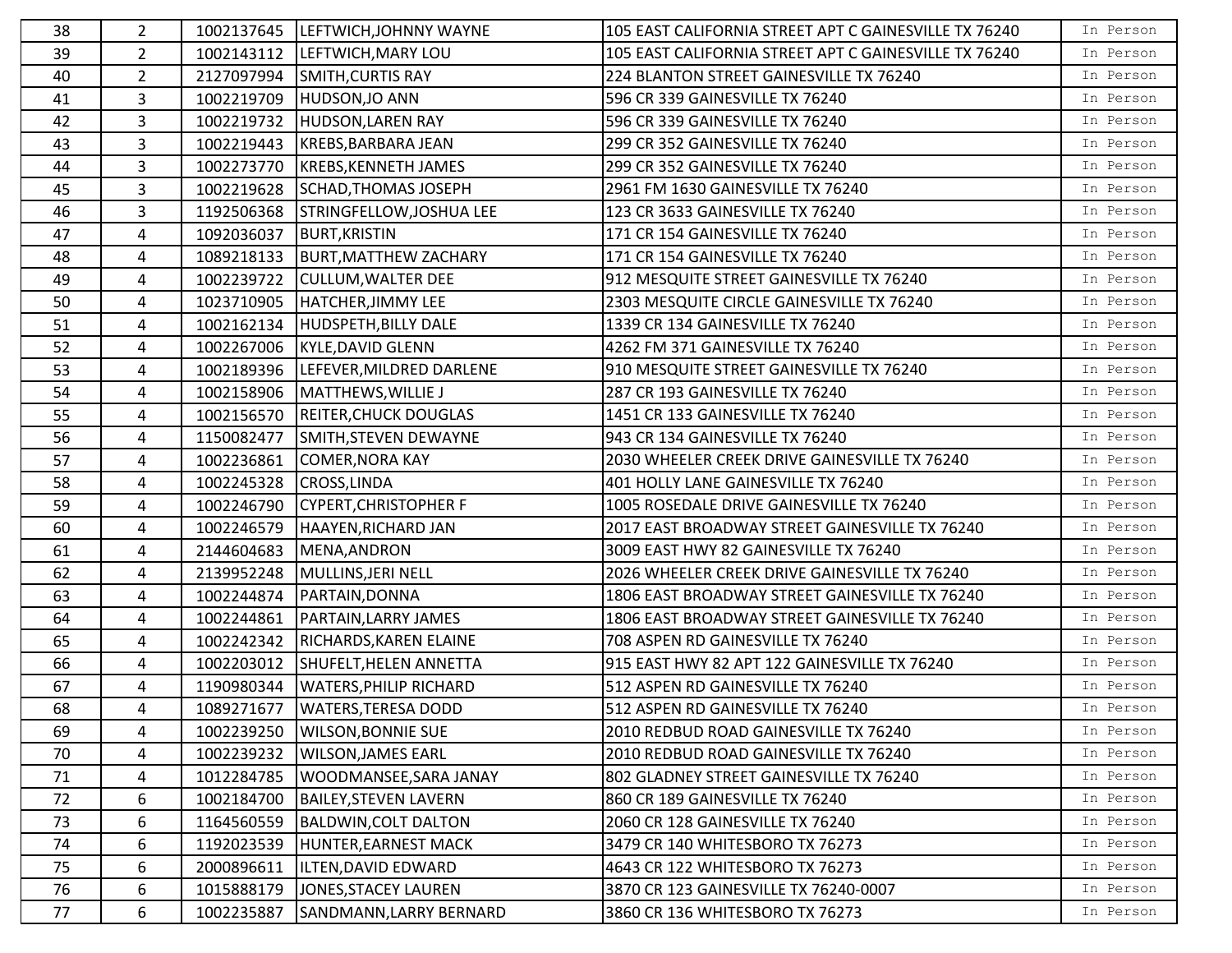| 78  | 6              | 1031242167 | <b>SKAGGS, DEWAYNE ALLEN</b>  | 331 CR 118 WHITESBORO TX 76273               | In Person |
|-----|----------------|------------|-------------------------------|----------------------------------------------|-----------|
| 79  | 6              | 2148984625 | SOHL, DANIEL C                | 1825 FM 2896 GAINESVILLE TX 76240            | In Person |
| 80  | 6              | 1018755620 | SOHL, PEGGY JEAN              | 1825 FM 2896 GAINESVILLE TX 76240            | In Person |
| 81  | 6              | 1212903109 | <b>WAITS, WINFIELD SCOTT</b>  | 2884 CR 136 WHITESBORO TX 76273              | In Person |
| 82  | 6              | 1091247155 | <b>WILSON, SHARON ANNE</b>    | 361 CR 136 GAINESVILLE TX 76240              | In Person |
| 83  | 6              | 1002176315 | YARBROUGH, JENNIFER ALLISON   | 371 HOGAN LANE WHITESBORO TX 76273-6911      | In Person |
| 84  | $\overline{7}$ | 1002176389 | <b>BEVERS, STEVEN GLENN</b>   | 1092 CR 194 GAINESVILLE TX 76240             | In Person |
| 85  | $\overline{7}$ | 1002235374 | <b>BROYLES, LOUIS RAY</b>     | 1749 FM 371 GAINESVILLE TX 76240             | In Person |
| 86  | $\overline{7}$ | 1159124332 | <b>CHARLES, BILLY EDMON</b>   | 911 CR 123 GAINESVILLE TX 76240              | In Person |
| 87  | $\overline{7}$ | 1000021577 | COLLINS, JAMES MELVIN         | 433 CR 155 GAINESVILLE TX 76240              | In Person |
| 88  | $\overline{7}$ | 1000021565 | COLLINS, JIMMIE DARRENE       | 433 CR 155 GAINESVILLE TX 76240              | In Person |
| 89  | 7              | 1022933231 | <b>GRAHAM, BOBBY RALPH</b>    | 380 CR 161 GAINESVILLE TX 76240              | In Person |
| 90  | 7              | 1002175530 | HINKLE, BRENDA MARLENE        | 429 CR 174 GAINESVILLE TX 76240-0675         | In Person |
| 91  | $\overline{7}$ | 1002175524 | HINKLE, GARY E                | 424 CR 174 GAINESVILLE TX 76240              | In Person |
| 92  | $\overline{7}$ | 1002179400 | MCKEE, SHIRLEY MAGERS         | 27 FOX CREEK COURT GAINESVILLE TX 76240      | In Person |
| 93  | $\overline{7}$ | 1002176842 | <b>PATRICK, JOHN WALTER</b>   | 2729 CR 123 GAINESVILLE TX 76240             | In Person |
| 94  | $\overline{7}$ | 1002179906 | SISSNEY, DALE WAYNE           | 609 CR 298 WHITESBORO TX 76273               | In Person |
| 95  | $\overline{7}$ | 1002159051 | SULLIVANT, KARON              | 1219 CR 147 GAINESVILLE TX 76240             | In Person |
| 96  | $\overline{7}$ | 1002154572 | WIMMER, MARLIN RAYMOND        | 1218 PARKSIDE CIRCLE GAINESVILLE TX 76240    | In Person |
| 97  | 7              | 1002175467 | <b>WOLFE, SAMUEL LEON</b>     | 368 HAWKINS ROAD WHITESBORO TX 76273         | In Person |
| 98  | 8              | 1002167416 | <b>BOONE, POLLY ANN</b>       | 1282 CR 219 GAINESVILLE TX 76240             | In Person |
| 99  | 8              | 1002179601 | DIETER, HENRIETTA MAGES       | 154 CR 219 GAINESVILLE TX 76240              | In Person |
| 100 | 8              | 1075180117 | MCCLURG, DIANE UDERMANN       | 2577 FM 3092 GAINESVILLE TX 76240            | In Person |
| 101 | 8              | 1075184802 | MCCLURG, KENT STEPHEN         | 2577 FM 3092 GAINESVILLE TX 76240            | In Person |
| 102 | 8              | 1056733817 | MOLSBEE, RYAN WAYNE           | 10121 FM 902 COLLINSVILLE TX 76233           | In Person |
| 103 | 8              | 1002251305 | MORRIS, FRANK EDGINGTON       | 2879 FM 3092 GAINESVILLE TX 76240-0424       | In Person |
| 104 | 8              | 1159552556 | <b>PERRY, BOBBY REDING</b>    | 2178 FM 678 GAINESVILLE TX 76240             | In Person |
| 105 | 8              | 1159552685 | PERRY, WANDA MITCHELL         | 2178 FM 678 GAINESVILLE TX 76240             | In Person |
| 106 | 10             | 1009444181 | <b>ANDERSON, JOEY DEAN</b>    | 5943 EAST LONE OAK ROAD VALLEY VIEW TX 76272 | In Person |
| 107 | 10             | 1002251921 | <b>BOND, DAWN KATHLEEN</b>    | 3136 SOUTH FM 372 GAINESVILLE TX 76240-8321  | In Person |
| 108 | 10             |            | 1002270033 BOND, GEORGE LORAN | 3136 SOUTH FM 372 GAINESVILLE TX 76240       | In Person |
| 109 | 10             | 1045100113 | CARRI, ANITA COLLEEN          | 629 CLARK ROAD GAINESVILLE TX 76240          | In Person |
| 110 | 10             | 1168089279 | <b>FLETCHER, KAROL J</b>      | 115 CR 2261 VALLEY VIEW TX 76272             | In Person |
| 111 | 10             | 1002189734 | <b>GATTENBY, JANICE FORD</b>  | 937 BRYANT ROAD VALLEY VIEW TX 76272         | In Person |
| 112 | 10             | 1002189589 | <b>GIBSON, CHARLES WAYNE</b>  | 362 FM 902 GAINESVILLE TX 76240              | In Person |
| 113 | 10             | 1002190237 | <b>GIBSON, JOE W</b>          | 894 FM 902 GAINESVILLE TX 76240              | In Person |
| 114 | 10             | 1005103131 | <b>HAHN, TERRY LEE</b>        | 2267 BLANKS ROAD TIOGA TX 76271              | In Person |
| 115 | 10             | 1002189673 | <b>HUTSON, BOBBIE ALLMON</b>  | 14926 SOUTH FM 372 VALLEY VIEW TX 76272      | In Person |
| 116 | 10             | 1002189660 | <b>HUTSON SR, HAROLD LEE</b>  | 14926 SOUTH FM 372 VALLEY VIEW TX 76272      | In Person |
| 117 | 10             | 1002192814 | JOHNSON, NELL RETA            | 208 CROSS CREEK LANE GAINESVILLE TX 76240    | In Person |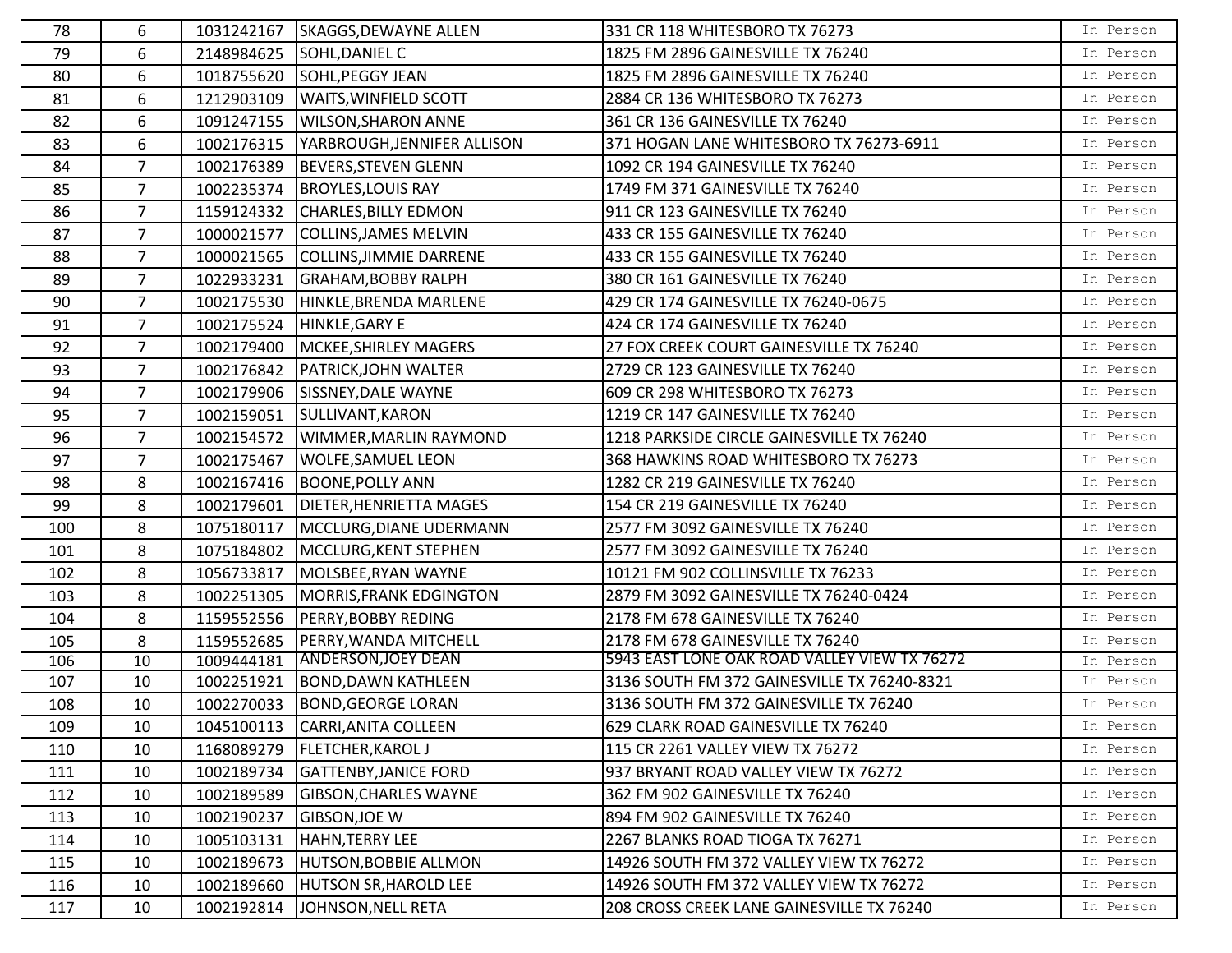| 118 | 10 |            | 1076076444  KEMP, DANIEL KYLE       | 100 OLD GLORY ROAD VALLEY VIEW TX 76272      | In Person |
|-----|----|------------|-------------------------------------|----------------------------------------------|-----------|
| 119 | 10 | 1048794799 | RAYBURN, CAROLYN JANE               | 1896 FM 902 GAINESVILLE TX 76240             | In Person |
| 120 | 10 | 2119941908 | RORRIO, DAVID ANTHONY               | 1477 OAK HILL ROAD VALLEY VIEW TX 76272      | In Person |
| 121 | 10 | 1089860188 | SALLEE, PATSY MCCORMACK             | 336 CR 261 VALLEY VIEW TX 76272-8054         | In Person |
| 122 | 10 | 1089730670 | STAHL, KONROE JOSEPH                | 439 WOLF CREEK ROAD VALLEY VIEW TX 76272     | In Person |
| 123 | 10 | 1013276689 | STALEY, DIANE GRANTHAM              | 4307 EAST LONE OAK ROAD VALLEY VIEW TX 76272 | In Person |
| 124 | 10 | 1013280699 | <b>STALEY III, SAUNDERS SKEEN</b>   | 4307 EAST LONE OAK ROAD VALLEY VIEW TX 76272 | In Person |
| 125 | 11 | 1180501662 | <b>BRINKLEY, KATIE BEKKELUND</b>    | *****                                        | In Person |
| 126 | 11 | 1089220901 | JONES, KATHY FENIMORE               | 360 CUB LANE VALLEY VIEW TX 76272            | In Person |
| 127 | 11 | 1150331298 | NORRID, KAY BATES                   | 485 FM 3442 VALLEY VIEW TX 76272             | In Person |
| 128 | 11 | 1129417550 | NORRID, TEDDY LYNN                  | 485 FM 3442 VALLEY VIEW TX 76272             | In Person |
| 129 | 11 | 1013912486 | NORRIS, KEVIN WAYNE                 | 991 CR 231 VALLEY VIEW TX 76272              | In Person |
| 130 | 11 | 1002196525 | NORWOOD, RICHARD RYAN               | 435 RITCHEY ROAD VALLEY VIEW TX 76272        | In Person |
| 131 | 11 | 1002272733 | RAUSCHUBER, BARBARA KAY             | 2850 FM 2848 VALLEY VIEW TX 76272            | In Person |
| 132 | 11 | 1002195812 | RAUSCHUBER, WILLIAM F               | 2850 FM 2848 VALLEY VIEW TX 76272            | In Person |
| 133 | 11 | 1002138455 | STARK, TRACY                        | 166 CR 220 GAINESVILLE TX 76240              | In Person |
| 134 | 11 | 2123745292 | <b>WHITE, BOBBY DAN</b>             | 5670 EAST LONE OAK ROAD VALLEY VIEW TX 76272 | In Person |
| 135 | 11 | 2123744648 | <b>WHITE, GAYLA MCCOLLUM</b>        | 5670 EAST LONE OAK ROAD VALLEY VIEW TX 76272 | In Person |
| 136 | 12 | 1009136207 | <b>BENGSTON, EARL LEROY</b>         | 1287 CR 366 GAINESVILLE TX 76240             | In Person |
| 137 | 12 | 1002204672 | <b>BOOKHOUT, MELISSA JOSEY</b>      | 6502 CR 398 DECATUR TX 76234                 | In Person |
| 138 | 12 | 1002204686 | <b>BOOKHOUT, TOM MCMURTRY</b>       | 6502 CR 398 DECATUR TX 76234-7906            | In Person |
| 139 | 12 | 1012265521 | <b>CULP, CHARLOTTE A</b>            | 5481 CR 343 FORESTBURG TX 76239              | In Person |
| 140 | 12 | 1013448653 | <b>CULP, WILLIAM LAWRENCE</b>       | 5481 CR 343 ROSSTON TX 76263                 | In Person |
| 141 | 12 | 1004405625 | <b>HORN, JAMES CALVIN</b>           | 6975 WEST FM 922 ERA TX 76238                | In Person |
| 142 | 12 | 1002202320 | <b>HUDDLESTON, CATHY JO</b>         | 48 ARENA LANE ERA TX 76238                   | In Person |
| 143 | 12 | 1002201154 | KNIGHT, ANN I                       | 8954 WEST FM 922 ERA TX 76238                | In Person |
| 144 | 12 | 1015478332 | KNIGHT, GAIL                        | 9979 WEST FM 922 ERA TX 76238                | In Person |
| 145 | 12 | 1172341856 | RICHARDSON, HERBERT EDWIN           | 3980 CR 343 FORESTBURG TX 76239-2318         | In Person |
| 146 | 12 | 1008527768 | SMITH, ALAN LEE                     | 6432 WEST FM 922 ERA TX 76238                | In Person |
| 147 | 12 | 1008527752 | SMITH, RITA STATON                  | 6432 FM 922 ERA TX 76238                     | In Person |
| 148 | 17 |            | 1092070210  HENLEY, JONATHAN WRIGHT | 760 CR 388 MUENSTER TX 76252                 | In Person |
| 149 | 17 | 1047299050 | VOGEL, DALE ANTHONY                 | 593 CR 360 MUENSTER TX 76252                 | In Person |
| 150 | 18 | 1002217004 | <b>BEAULIEU, CHRISTINE DIANE</b>    | 519 NORTH WALNUT STREET MUENSTER TX 76252    | In Person |
| 151 | 18 | 1015504126 | <b>FOSTER, ALAN TALMADGE</b>        | 266 CR 462 MUENSTER TX 76252-3501            | In Person |
| 152 | 18 | 2129754588 | <b>FOSTER, FELICIA A</b>            | 266 CR 462 MUENSTER TX 76252                 | In Person |
| 153 | 18 | 1002273704 | KOESLER, KARL ANTHONY               | 627 CR 428 MUENSTER TX 76252                 | In Person |
| 154 | 18 | 1002218358 | ROHMER, CYNTHIA GAIL                | 700 NORTH ASH STREET MUENSTER TX 76252       | In Person |
| 155 | 18 | 1002216569 | ROHMER, KENNETH R                   | 700 NORTH ASH STREET MUENSTER TX 76252       | In Person |
| 156 | 18 | 1002216123 | SEPANSKI, ROBERT EUGENE             | 220 NORTH HICKORY STREET MUENSTER TX 76252   | In Person |
| 157 | 18 | 1174900816 | STALDER, CLAUDIA JEAN               | 110 CENTERHILL DR MUENSTER TX 76252          | In Person |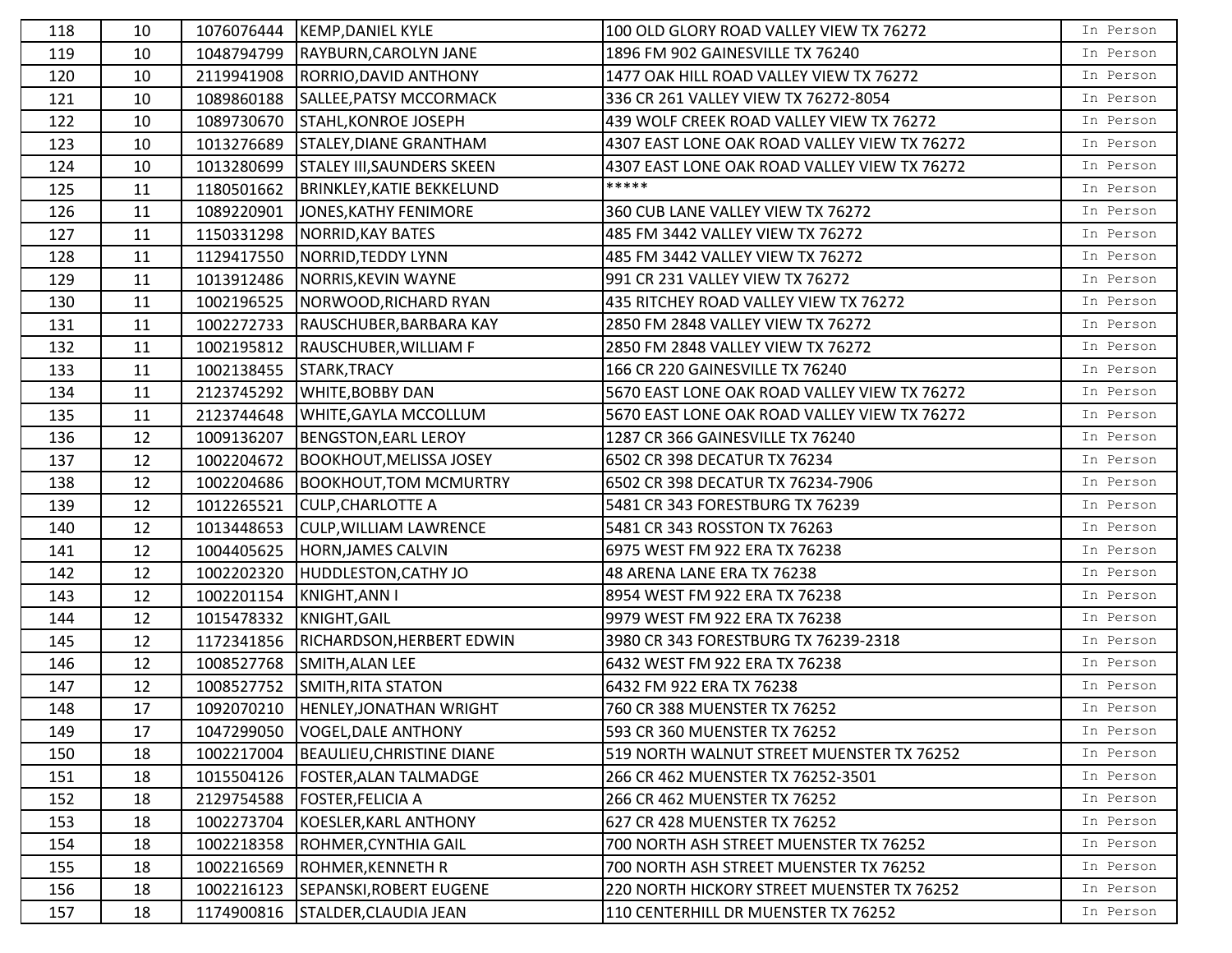| WALTERSCHEID, CYNTHIA ANN<br>1042 NORTH MAPLE STREET MUENSTER TX 76252<br>158<br>18<br>1026940214                                 | In Person |
|-----------------------------------------------------------------------------------------------------------------------------------|-----------|
| 159<br>18<br><b>WEAVER, JANE ELIZABETH</b><br>2359 CR 428 MUENSTER TX 76252-6533<br>1036546891                                    | In Person |
| 18<br>1018273204<br><b>WEINZAPFEL, KRISTEN KLEMENT</b><br>514 NORTH OAK STREET MUENSTER TX 76252<br>160                           | In Person |
| 21<br>1214899586<br>205 HILLSIDE LANE LINDSAY TX 76250<br>161<br>ADAMS, DAN EARL RAY                                              | In Person |
| ADAMS, STEPHANIE<br>205 HILLSIDE LANE LINDSAY TX 76250<br>162<br>21<br>1183094858                                                 | In Person |
| 163<br>21<br>681 CR 404 GAINESVILLE TX 76240<br>1002274310<br>METZLER, KARLA F                                                    | In Person |
| 164<br>21<br>1207918359<br>METZLER, KEITH EVERETT<br>681 CR 404 GAINESVILLE TX 76240                                              | In Person |
| 203 ELMVIEW LINDSAY TX 76250<br>21<br>1002195444<br>SPAETH, DAVID H<br>165                                                        | In Person |
| 21<br><b>WILLIAMS, LAURA LEIGH</b><br>1209 WALTER STREET GAINESVILLE TX 76240<br>166<br>1002224144                                | In Person |
| 22<br>167<br>1026854466<br><b>ERLANDSON, ERIC RYAN</b><br>206 COCOPA DRIVE LAKE KIOWA TX 76240                                    | In Person |
| 22<br>168<br>1151436044<br><b>FOWLER, HAROLD E</b><br>609 KIOWA DRIVE WEST LAKE KIOWA TX 76240                                    | In Person |
| 169<br>22<br>2155466250<br><b>GABEL, BRIAN DAVID</b><br>108 YUMA LAKE KIOWA TX 76240                                              | In Person |
| 22<br>2155466284<br>170<br><b>GABEL,LYNNE FREELAND</b><br>108 YUMA LAKE KIOWA TX 76240                                            | In Person |
| 22<br>1091530347<br>HARL, AIMEE SUZANNE<br>310 COMANCHE DRIVE LAKE KIOWA TX 76240<br>171                                          | In Person |
| 172<br>22<br>2125367238<br>JONES, DIANN ROCHELLE<br>123 BOWIE DRIVE EAST LAKE KIOWA TX 76240                                      | In Person |
| 123 BOWIE DRIVE EAST LAKE KIOWA TX 76240<br>22<br>1077484751<br>JONES, ROBERT ALLEN<br>173                                        | In Person |
| 22<br>174<br>1123087275<br>LEGROS, DOUGLAS O<br>105 MOHICAN TRAIL LAKE KIOWA TX 76240                                             | In Person |
| 22<br>1075847066<br>MASON, KEITH RICHARD<br>925 KIOWA DRIVE WEST LAKE KIOWA TX 76240<br>175                                       | In Person |
| 22<br>305 NAVAJO TRAIL LAKE KIOWA TX 76240<br>176<br>1008651881<br>MOORE, SAMUEL DEWITT                                           | In Person |
| 1034 KIOWA DRIVE EAST LAKE KIOWA TX 76240<br>22<br>RAHLFS, BRIAN WILLIAM<br>177<br>1082586055                                     | In Person |
| 22<br>1002239266<br>130 BLACKFOOT TRAIL LAKE KIOWA TX 76240<br>178<br>SHAUF, MITCHELL MORGAN                                      | In Person |
| 22<br>179<br>1008998495<br>SNUGGS, JASON MATTHEW<br>120 KIOWA DRIVE WEST LAKE KIOWA TX 76240                                      | In Person |
| 22<br>1089357135<br><b>TURNER, WILLIAM FOWLER</b><br>211 KIOWA DRIVE WEST LAKE KIOWA TX 76240<br>180                              | In Person |
| 181<br>22<br>1083669084<br><b>VINTON, CATHERINE COLLIER</b><br>609 KIOWA DRIVE WEST LAKE KIOWA TX 76240                           | In Person |
| 182<br>22<br>1091655767<br><b>WALDROUP, CARLA J</b><br>105 SHOSHONE DRIVE LAKE KIOWA TX 76240                                     | In Person |
| 183<br>22<br>1091655779<br><b>WALDROUP, CHARLES R</b><br>105 SHOSHONE DRIVE LAKE KIOWA TX 76240                                   | In Person |
| 33<br>7646 FM 1201 GAINESVILLE TX 76240-0554<br>1002274283<br>JOHNSON, EDWARD A<br>184                                            | In Person |
| 33<br>1002223410<br>METZLER, MARK PHILLIP<br>2753 FM 1200 GAINESVILLE TX 76240-0936<br>185                                        | In Person |
| 33<br>1002223423<br>METZLER, SUSAN<br>186<br>2753 FM 1200 GAINESVILLE TX 76240                                                    | In Person |
| $\overline{2}$<br>1002154529<br><b>SEEDS, PATSY TAYLOR</b><br>$\mathbf{1}$<br>804 NORTH COMMERCE STREET GAINESVILLE TX 76240-3215 | By Mail   |
| 2<br>4<br>1002158849   DIETZ, DAVID W<br>1717 NORTH GRAND AVENUE GAINESVILLE TX 76240                                             | By Mail   |
| 3<br>1002158854<br>DIETZ, DIANE<br>4<br>1717 NORTH GRAND AVENUE GAINESVILLE TX 76240                                              | By Mail   |
| 8<br>4<br>1002179485<br>RICHIE, ALMA<br>66 CR 298 WHITESBORO TX 76273                                                             | By Mail   |
| 8<br>1002179492<br>RICHIE, VICTOR CARLTON<br>66 CR 298 WHITESBORO TX 76273<br>5                                                   | By Mail   |
| 6<br>1002187029<br>$\mathbf{1}$<br>KINCY, MARIE BEAVER<br>1614 DIAMOND CIRCLE GAINESVILLE TX 76240                                | By Mail   |
| $\overline{7}$<br>1002187038<br>$\mathbf{1}$<br>KINCY, THOMAS GALE<br>1614 DIAMOND CIRCLE GAINESVILLE TX 76240                    | By Mail   |
| 8<br>21<br>1002221735<br><b>HERMES, FRANCIS J</b><br>313 WEST J M LINDSAY BOULEVARD GAINESVILLE TX 76240                          | By Mail   |
| ZIMMERER, WILLIAM JOSEPH<br>778 FM 1199 GAINESVILLE TX 76240<br>9<br>21<br>1002222674                                             | By Mail   |
| 21<br>10<br>1002222688<br>778 FM 1199 GAINESVILLE TX 76240<br>ZIMMERER, MARCELLA HERMES                                           | By Mail   |